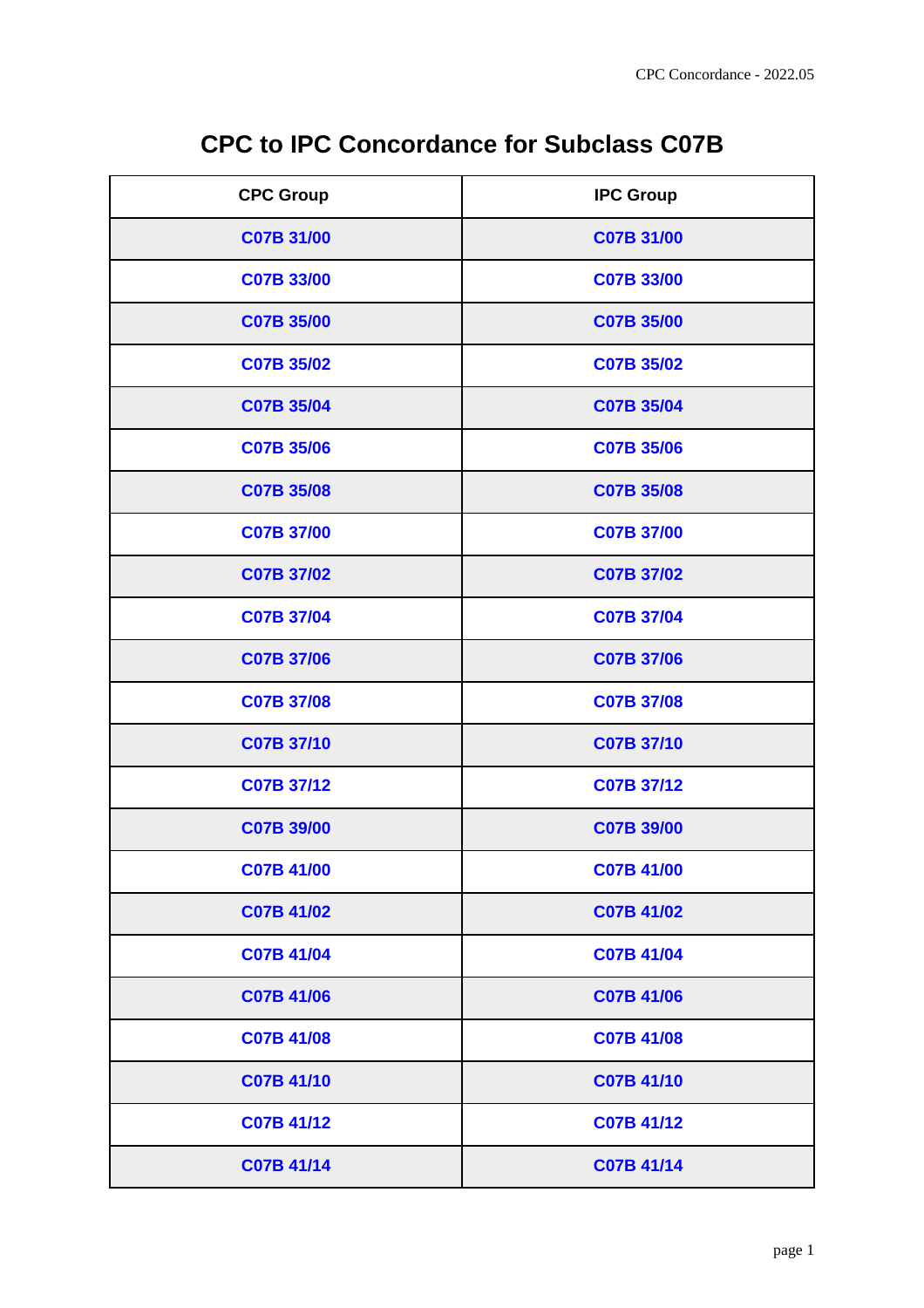| <b>CPC Group</b>  | <b>IPC Group</b>  |
|-------------------|-------------------|
| C07B 43/00        | C07B 43/00        |
| C07B 43/02        | <b>C07B 43/02</b> |
| C07B 43/04        | <b>C07B 43/04</b> |
| C07B 43/06        | <b>C07B 43/06</b> |
| C07B 43/08        | C07B 43/08        |
| C07B 43/10        | C07B 43/10        |
| C07B 45/00        | C07B 45/00        |
| C07B 45/02        | C07B 45/02        |
| C07B 45/04        | C07B 45/04        |
| C07B 45/06        | <b>C07B 45/06</b> |
| <b>C07B 47/00</b> | <b>C07B 47/00</b> |
| <b>C07B 49/00</b> | <b>C07B 49/00</b> |
| C07B 51/00        | <b>C07B 51/00</b> |
| C07B 53/00        | <b>C07B 53/00</b> |
| <b>C07B 55/00</b> | C07B 55/00        |
| C07B 57/00        | <b>C07B 57/00</b> |
| C07B 59/00        | <b>C07B 59/00</b> |
| C07B 59/001       | C07B 59/00        |
| C07B 59/002       | C07B 59/00        |
| C07B 59/004       | <b>C07B 59/00</b> |
| C07B 59/005       | <b>C07B 59/00</b> |
| C07B 59/007       | C07B 59/00        |
| C07B 59/008       | <b>C07B 59/00</b> |
| C07B 61/00        | C07B 61/00        |